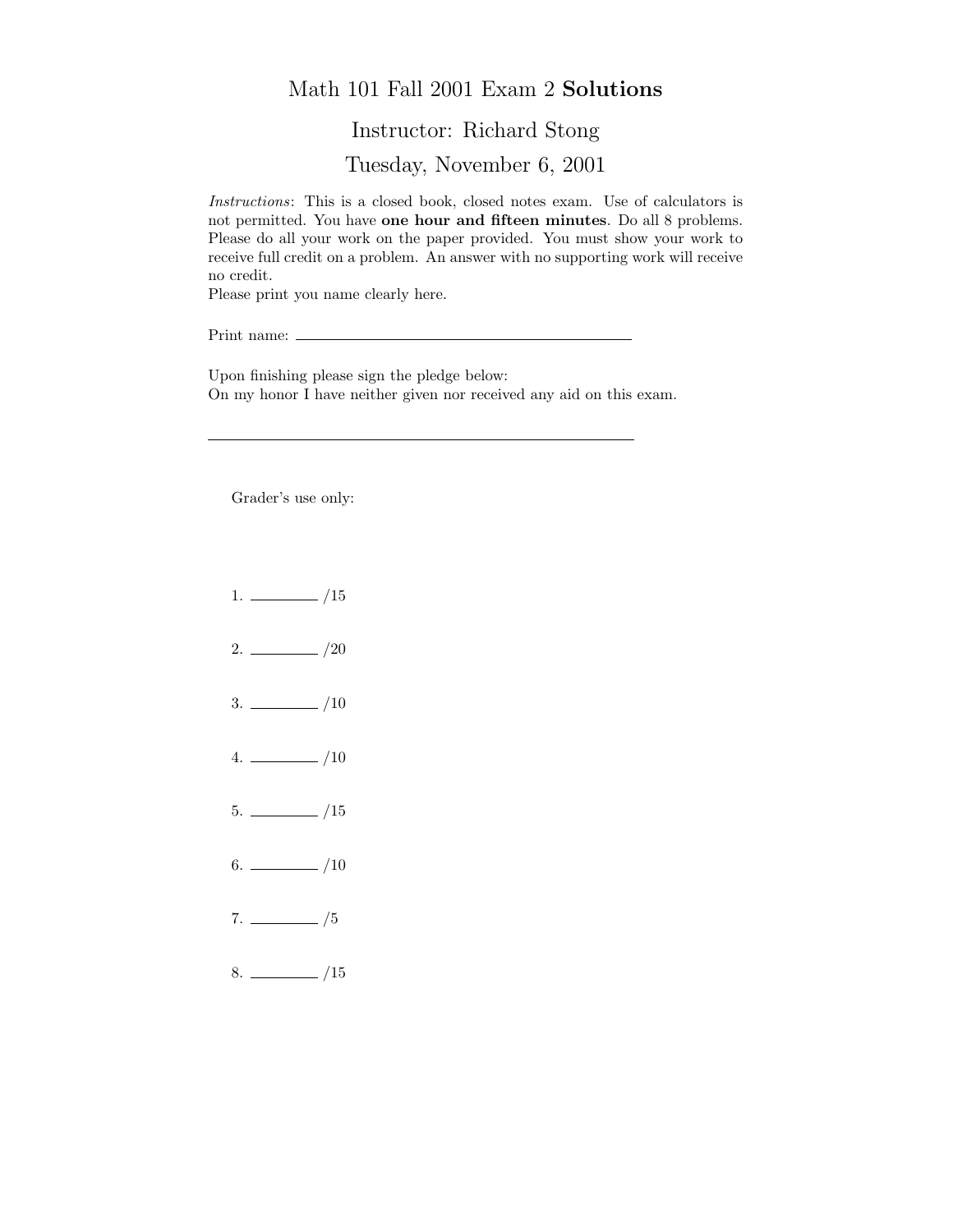1. [15 points] Find the following limits, if they exist.

(a) 
$$
\lim_{x \to 0} \frac{e^{2x} - 1 - 2x}{x^2}
$$

This limit is indeterminate of type 0/0 hence applying L'Hopital's rule (twice) gives

$$
\lim_{x \to 0} \frac{e^{2x} - 1 - 2x}{x^2} = \lim_{x \to 0} \frac{2e^{2x} - 2}{2x} = \lim_{x \to 0} \frac{4e^{2x}}{2} = 2.
$$

(b)  $\lim_{x \to \pi} \cos(x/2) \cot(x)$ 

Rewriting this as a ratio using either  $\cot x = 1/\tan x$  or  $\cot x = \cos x/\sin x$ , noting that the result is indeterminate of type  $\infty/\infty$  or 0/0 and applying L'Hopital gives either

$$
\lim_{x \to \pi} \cos(x/2) \cot(x) = \lim_{x \to \pi} \frac{\cos(x/2)}{\tan x} = \lim_{x \to \pi} \frac{-(1/2) \sin(x/2)}{\sec^2 x}
$$

$$
= \frac{-(1/2)}{(-1)^2} = -\frac{1}{2}.
$$

or

$$
\lim_{x \to \pi} \cos(x/2) \cot(x) = \lim_{x \to \pi} \frac{\cos(x/2) \cos x}{\sin x}
$$

$$
= \lim_{x \to \pi} \frac{-(1/2) \sin(x/2) \cos x - \cos(x/2) \sin x}{\cos x}
$$

$$
= \frac{-(1/2) \cdot 1 \cdot (-1) - 0 \cdot 0}{-1} = -\frac{1}{2}.
$$

(c)  $\lim_{x\to 0} (1-3x)^{1/(2x)}$ 

Rewriting the exponential, using continuity of the exponential function to pull the limit into the exponent, and applying L'Hopital's rule gives

$$
\lim_{x \to 0} (1 - 3x)^{1/(2x)} = \lim_{x \to 0} e^{\ln(1 - 3x)/(2x)} = \exp\left(\lim_{x \to 0} \frac{\ln(1 - 3x)}{2x}\right)
$$

$$
= \exp\left(\lim_{x \to 0} \frac{(-3)/(1 - 3x)}{2}\right) = \exp(-3/2) = e^{-3/2}.
$$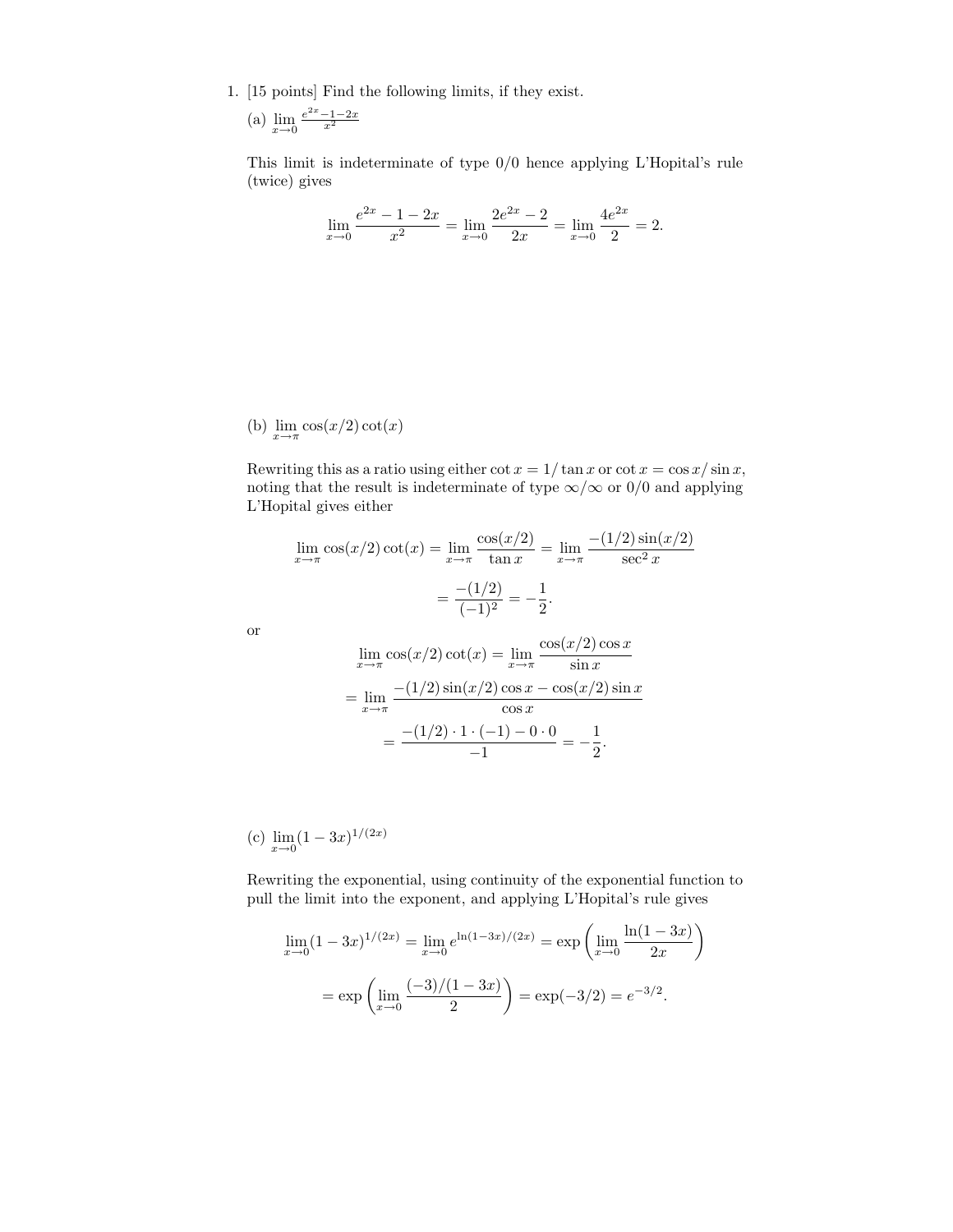2. [20 points] Find the derivatives of the following functions.

(a) 
$$
f(x) = x^2 e^{\sin 2x}
$$

$$
\frac{df}{dx} = \frac{d(x^2)}{dx}e^{\sin 2x} + x^2\frac{d(e^{\sin 2x})}{dx} = 2xe^{\sin 2x} + x^2e^{\sin 2x}\frac{d(\sin 2x)}{dx}
$$

$$
= 2xe^{\sin 2x} + 2x^2\cos(2x)e^{\sin 2x}.
$$

(b) 
$$
g(t) = \sec(7t^2 + 1)
$$

$$
\frac{dg}{dt} = \sec(7t^2 + 1)\tan(7t^2 + 1)\frac{d(7t^2 + 1)}{dt} = 14t\sec(7t^2 + 1)\tan(7t^2 + 1).
$$

(c)  $F(x) = \arcsin(\ln x)$ 

$$
\frac{dF}{dx} = \frac{1}{\sqrt{1 - (\ln x)^2}} \frac{d(\ln x)}{dx} = \frac{1}{x\sqrt{1 - (\ln x)^2}}.
$$

(d) 
$$
G(x) = x^{\sqrt{x}}
$$

Since  $G(x) = e^{\sqrt{x} \ln x}$ , we have

$$
\frac{dG}{dx} = e^{\sqrt{x} \ln x} \frac{d(\sqrt{x} \ln x)}{dx} = e^{\sqrt{x} \ln x} \left( \frac{\ln x}{2\sqrt{x}} + \frac{\sqrt{x}}{x} \right).
$$

or since  $\ln G(x) = \sqrt{x} \ln x$ , using logarithmic differentiation

$$
\frac{dG}{dx} = G(x) \frac{d(\sqrt{x} \ln x)}{dx} = x^{\sqrt{x}} \left( \frac{\ln x}{2\sqrt{x}} + \frac{\sqrt{x}}{x} \right).
$$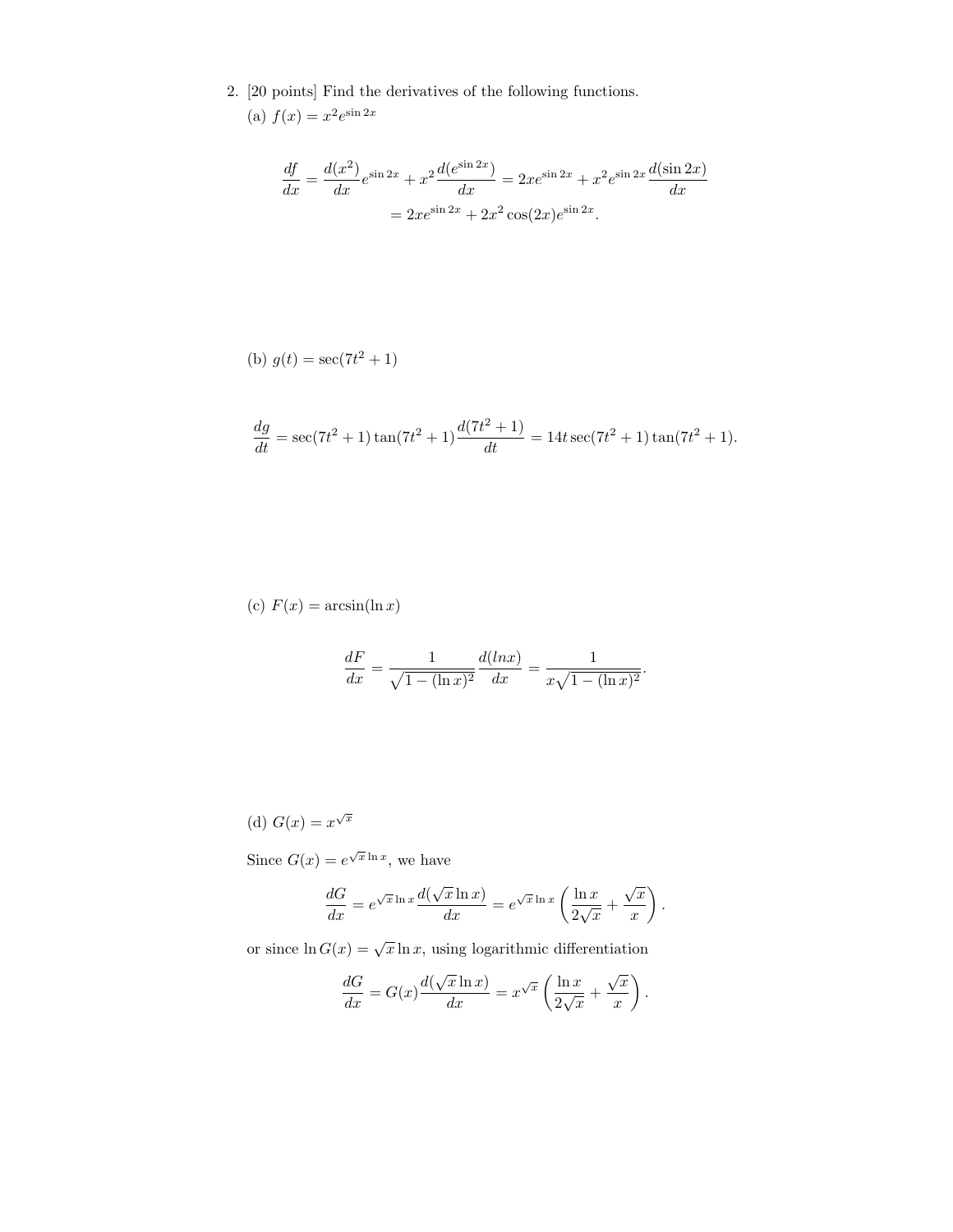3. [10 points] Find the first three derivatives of the following function:

$$
f(x) = \cos(2\sqrt{x})
$$

$$
f'(x) = -\sin(2\sqrt{x})(x^{-1/2}) = -x^{-1/2}\sin(2\sqrt{x}).
$$

$$
f''(x) = \frac{1}{2}x^{-3/2}\sin(2\sqrt{x}) - x^{-1}\cos(2\sqrt{x}).
$$

$$
f'''(x) = -\frac{3}{4}x^{-5/2}\sin(2\sqrt{x}) + \frac{1}{2}x^{-2}\cos(2\sqrt{x}) + x^{-2}\cos(2\sqrt{x}) + x^{-3/2}\sin(2\sqrt{x})
$$

$$
= \frac{x-3}{4x^{5/2}}\sin(2\sqrt{x}) + \frac{3}{2x^2}\cos(2\sqrt{x}).
$$

4. [10 points] The function  $y(x)$  is defined (implicitly) by the equation  $\sin(x+)$  $2xy$ ) =  $x^2 + y^2$ . Find  $\frac{dy}{dx}$ .

Differentiating both sides of the equation with respect to  $x$  gives

$$
\cos(x+2xy)\frac{d(x+2xy)}{dx} = \cos(x+2xy)\left(1+2y+2x\frac{dy}{dx}\right) = 2x+2y\frac{dy}{dx}.
$$

Hence solving for  $dy/dx$  gives

$$
(2x\cos(x+2xy)-2y)\frac{dy}{dx} = 2x - (1+2y)\cos(x+2xy)
$$

hence

$$
\frac{dy}{dx} = \frac{2x - (1 + 2y)\cos(x + 2xy)}{2x\cos(x + 2xy) - 2y}.
$$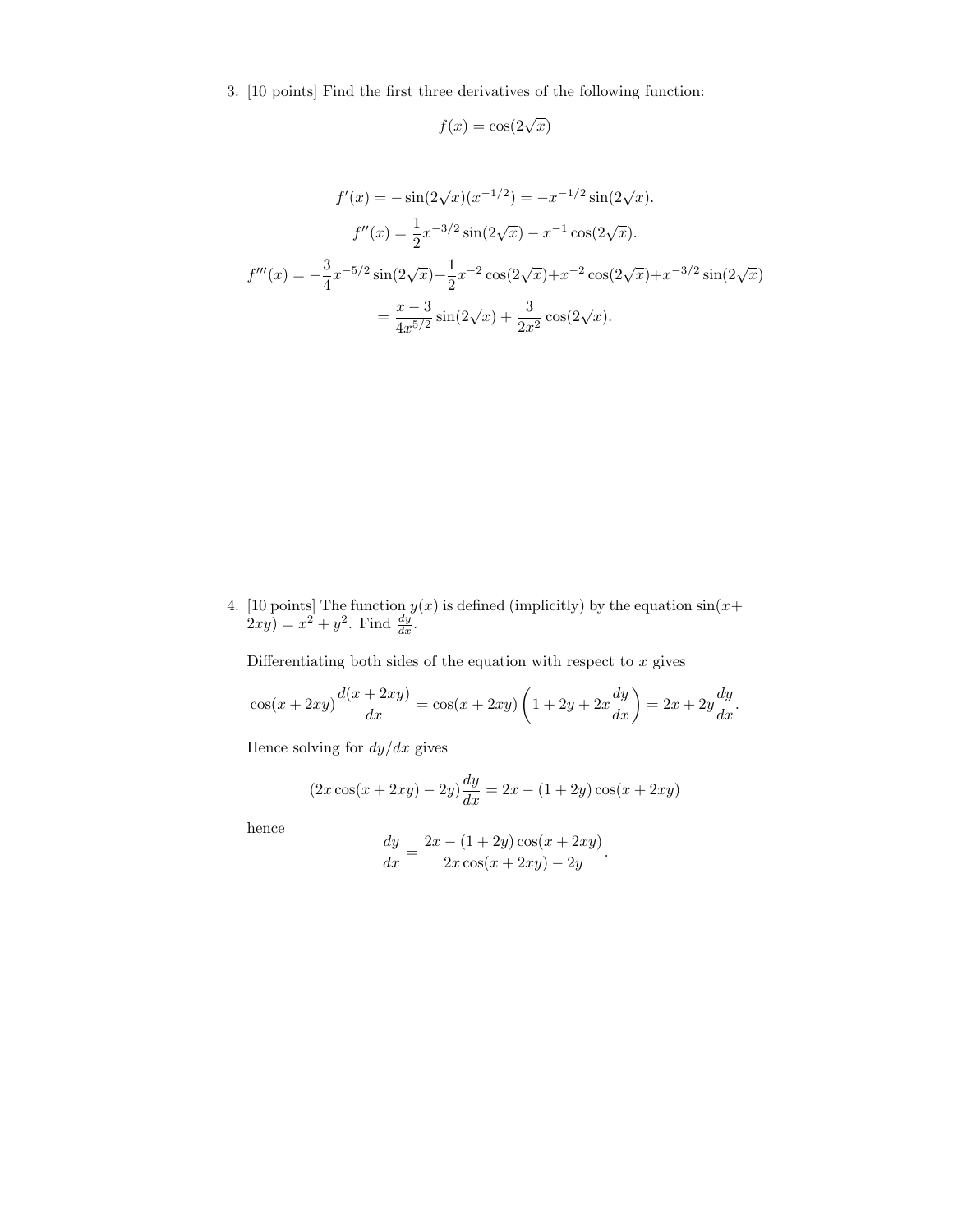5. [15 points] A kite is flying at an altitude of 80 ft and is carried horizontally by the wind at a rate of 5 ft/sec. At what rate is string released to maintain this flight when 100 ft of string has been released?

Let  $x$  be the horizontal distance from the kite's controller to the kite in feet and let s be the length of the string let out in feet. Since the kite is being carried horizontally we know  $dx/dt = 5$ . Since there is a right triangle in the picture with sides  $x$  and  $80$  and hypotenuse  $s$ , we have  $s^2 = x^2 + 80^2 = x^2 + 6400$ . Differentiating this with respect to time gives

$$
2s\frac{ds}{dt} = 2x\frac{dx}{dt}
$$

hence

$$
\frac{ds}{dt} = \frac{x}{s} \frac{dx}{dt}.
$$

When  $s = 100$ , we have  $x^2 = s^2 - 6400 = 10000 - 6400 = 3600$ , hence  $x = 60$ . Therefore

$$
\frac{ds}{dt}|_{s=100} = \frac{60}{100} \cdot 5 = 3.
$$

Thus string is being let out at a rate of 3 ft/sec.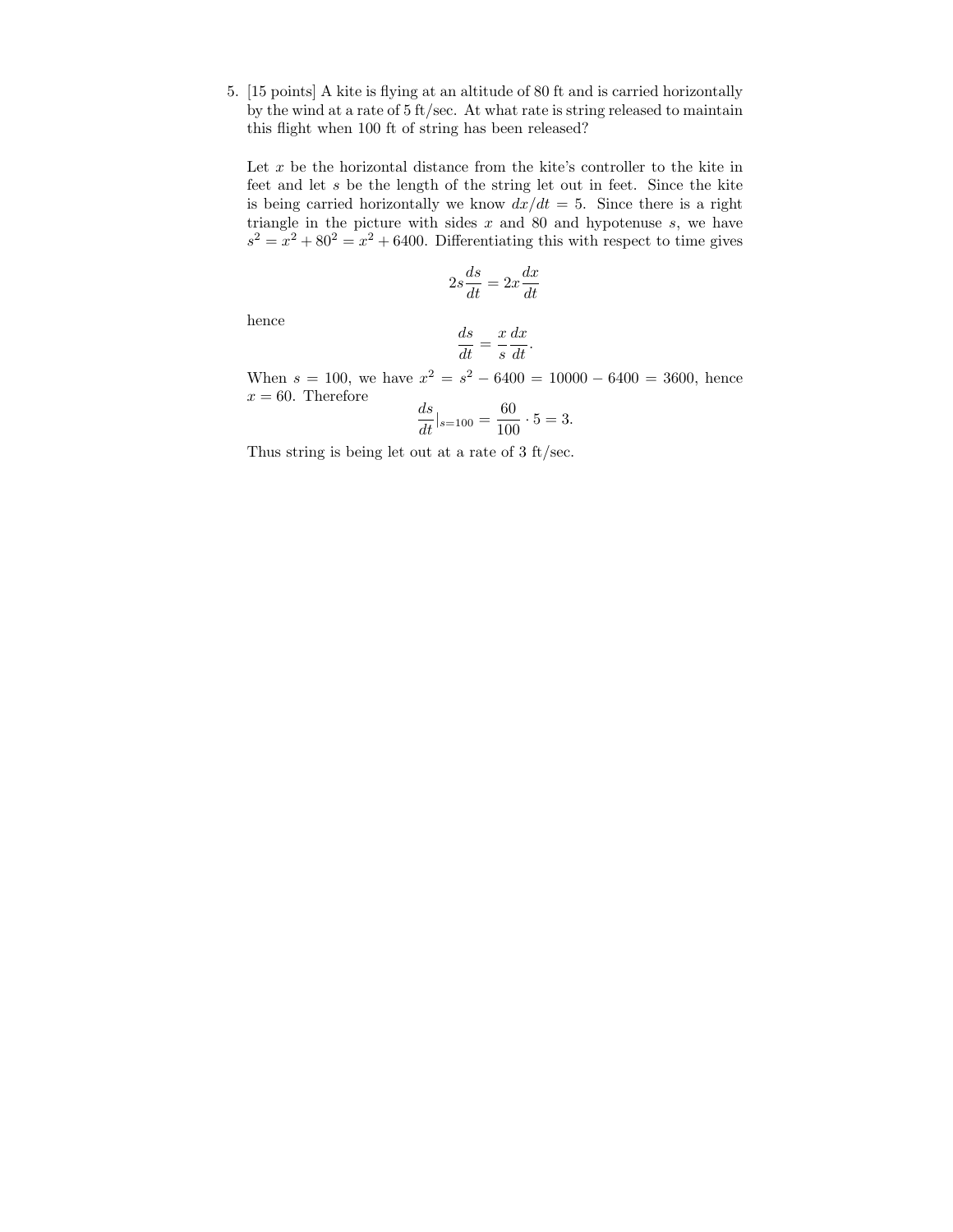6. [10 points] A particle moves along the  $x$ -axis with acceleration function  $a(t) = \sin(t/2)$ , initial position  $x(0) = 3$ , and initial velocity  $v(0) = 0$ . Find the particle's position  $x(t)$  as a function of time.

Since  $\frac{d(\cos(t/2))}{dt} = -\frac{1}{2}\sin(t/2)$ , we see that  $v(t) = C - 2\cos(t/2)$ . Since  $v(0) = 0 = C - 2\cos(0) = C - 2$ , we compute  $C = 2$ , hence  $v(t) =$  $2 - 2\cos(t/2)$ . Since  $\frac{d(2t)}{dt} = 2$  and  $\frac{d(\sin(t/2))}{dt} = \frac{1}{2}\cos(t/2)$ , we see that  $x(t) = 2t - 4\sin(t/2) + C$ . Since  $x(0) = 3 = 2 \cdot 0 - 4\sin(0) + C = C$ , we compute  $C = 3$ . Hence  $x(t) = 2t + 3 - 4\sin(t/2)$ .

7. [5 points] Express  $\sum_{n=1}^{\infty}$  $i=1$  $(2i - 1)^2$  as a polynomial in *n*.

We compute

$$
\sum_{i=1}^{n} (2i - 1)^2 = \sum_{i=1}^{n} (4i^2 - 4i + 1) = 4 \sum_{i=1}^{n} i^2 - 4 \sum_{i=1}^{n} i + \sum_{i=1}^{n} 1
$$

$$
= 4(\frac{1}{3}n^3 + \frac{1}{2}n^2 + \frac{1}{6}n) - 4(\frac{1}{2}n^2 + \frac{1}{2}n) + n = \frac{4}{3}n^3 - \frac{1}{3}n.
$$